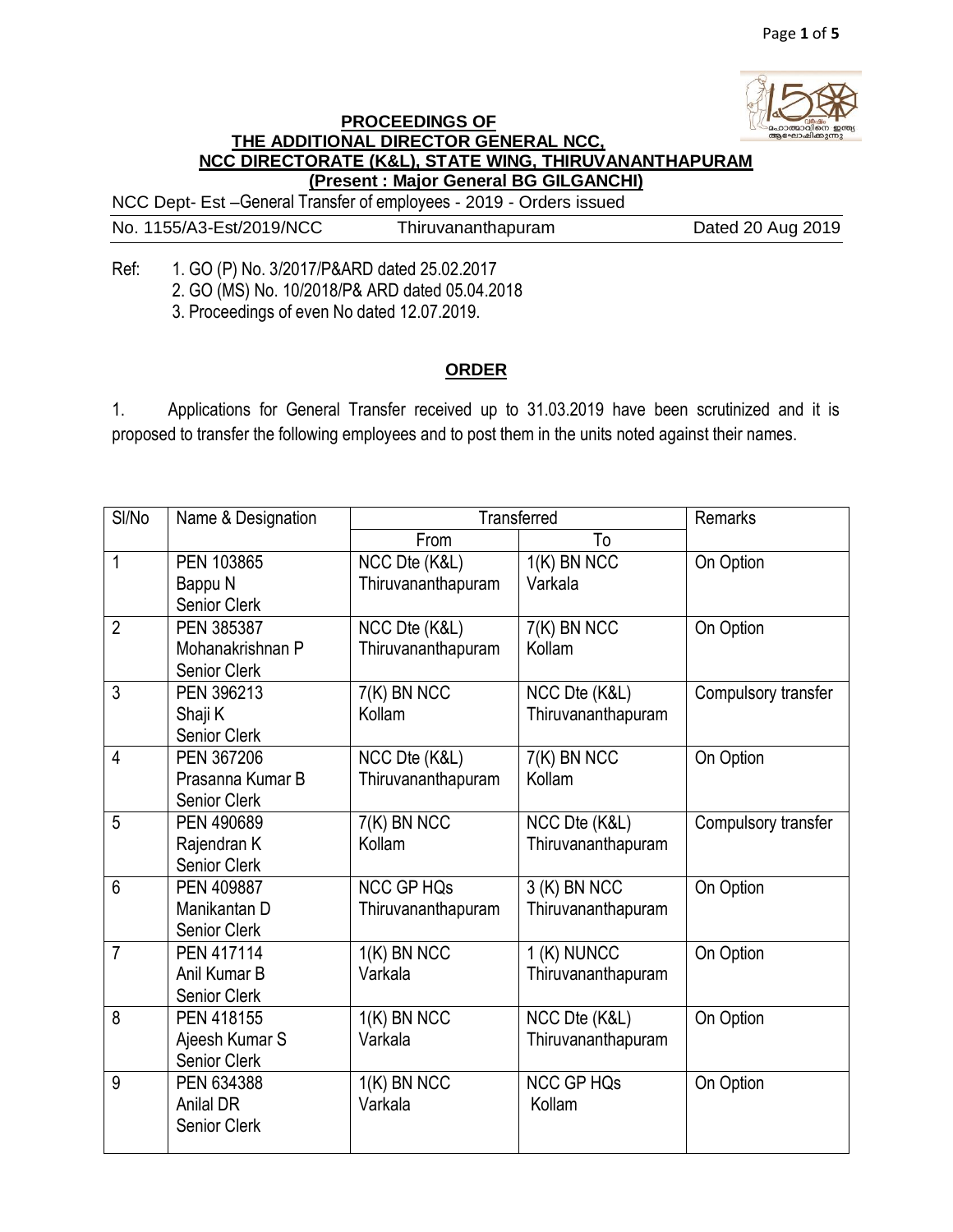| SI/No | Name & Designation                                            | Transferred                        |                                        | Remarks             |
|-------|---------------------------------------------------------------|------------------------------------|----------------------------------------|---------------------|
|       |                                                               | From                               | To                                     |                     |
| 10    | PEN 395792<br><b>Bhupesh AG</b><br>Senior Clerk               | <b>NCC GP HQs</b><br>Kollam        | NCC Dte (K&L)<br>Thiruvananthapuram    | Compulsory transfer |
| 11    | PEN 385104<br>Suresh Kumar N<br>Senior Clerk                  | 3 (K) BN NCC<br>Thiruvananthapuram | 4 (K) BN NCC<br>Neyyattinkara          | On Option           |
| 12    | PEN 845749<br>Sudhi Kumar S<br><b>Clerk</b>                   | 4 (K) BN NCC<br>Neyyattinkara      | 3 (K) BN NCC<br>Thiruvananthapuram     | On Option           |
| 13    | <b>PEN</b><br>Moncy Alex O John<br>Senior Clerk               | $1(K)$ NUNCC<br>Thiruvananthapuram | 9(K) BN NCC<br>Kottarakara             | On Option           |
| 14    | PEN 396212<br>Anil Kumar P<br><b>Senior Clerk</b>             | <b>NCC GP HQs</b><br>Kollam        | $1(K)$ BN NCC<br>Varkala               | Compulsory transfer |
| 15    | PEN 656668<br>Dhanapalan V<br>Senior Clerk                    | 10(K) BN NCC<br>Chengannur         | 8 (K) BN NCC<br>Mavelikkara            | On Option           |
| 16    | PEN 385617<br>Anwar M<br><b>Senior Clerk</b>                  | 11 $(K)$ BN NCC<br>Alappuzha       | 15 (K) BN NCC<br>Thiruvalla            | On Option           |
| 17    | PEN 385197<br><b>Binesh B Chandran</b><br><b>Senior Clerk</b> | $15(K)$ Bn NCC<br>Thiruvalla       | $\overline{11(K)}$ BN NCC<br>Alappuzha | Compulsory transfer |
| 18    | PEN 760400<br>Santhosh Kumar R<br>Senior Clerk                | 14 (K) BN NCC<br>Pathanamthitta    | 9(K) BN NCC<br>Kottarakkara            | On Option           |
| 19    | PEN 425739<br>Balachandran Pillai N<br>Senior Clerk           | $9(K)$ BN NCC<br>Kottarakkara      | 3(K) Girls BNNCC<br>Kollam             | Compulsory transfer |
| 20    | PEN 747029<br>Sajeev B<br>Senior Clerk                        | 15(K) BN NCC<br>Thiruvalla         | <b>NCC GP HQs</b><br>Kollam            | On Option           |
| 21    | PEN 620253<br>Suresh Babu N<br>Senior Clerk                   | <b>NCC GP HQs</b><br>Kollam        | 15(K) BN NCC<br>Thiruvalla             | Compulsory transfer |
| 22    | PEN 314068<br>Kunhikrishnan MV<br><b>Senior Clerk</b>         | <b>NCC GP HQs</b><br>Kozhikode     | 32 (K) BN NCC<br>Kannur                | On Option           |
| 23    | PEN 380757<br>Narayanan KP<br>Senior Clerk                    | 9 (K) NU NCC<br>Kozhikode          | 1 (K) Arty BTY<br>Thalassery           | On Option           |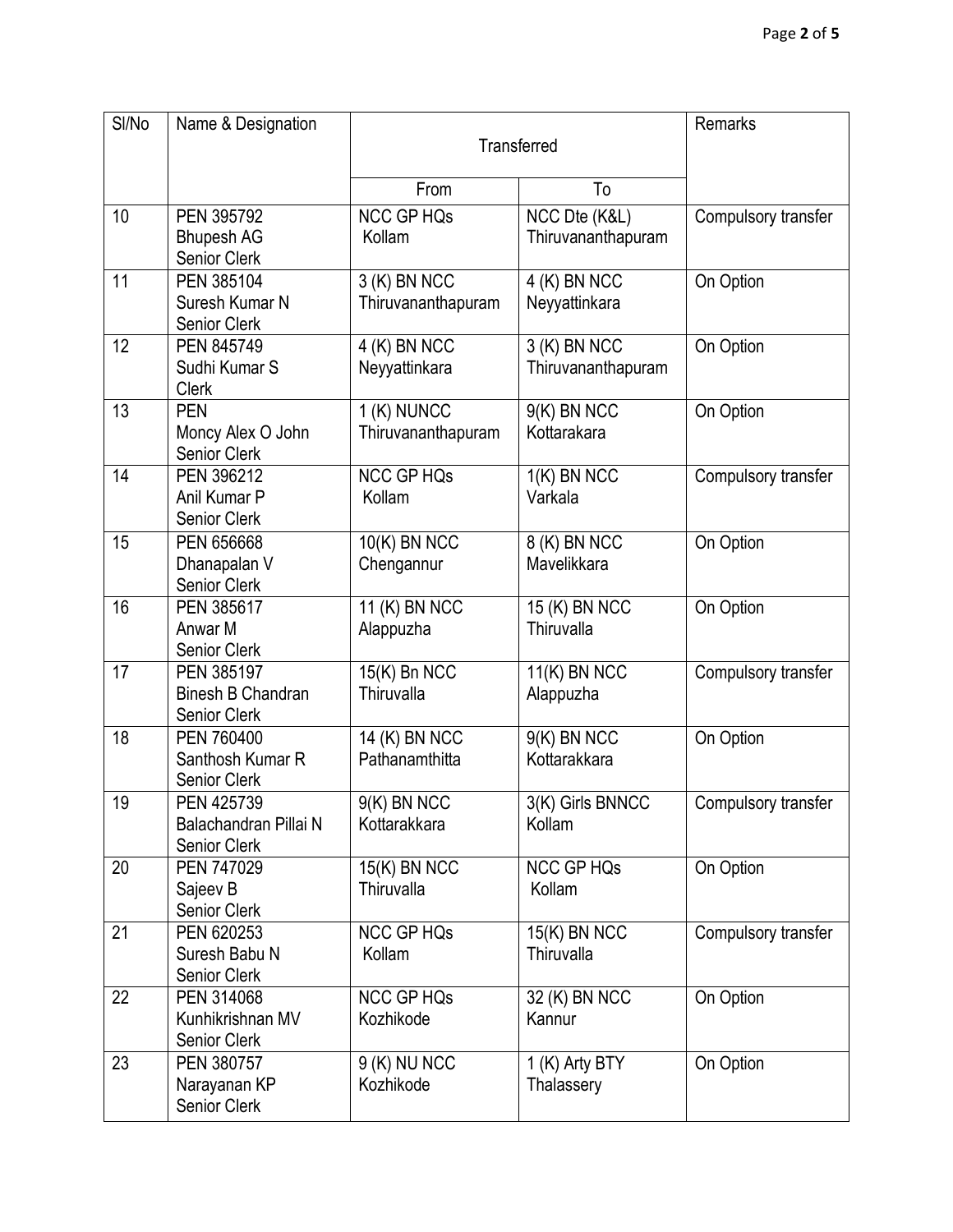| SI/No | Name & Designation                    | Transferred        |                   | Remarks             |
|-------|---------------------------------------|--------------------|-------------------|---------------------|
|       |                                       |                    |                   |                     |
|       |                                       | from               | to                |                     |
| 24    | PEN 739049                            | 1 (K) Arty BTY     | 9 (K) NU NCC      | Compulsory transfer |
|       | Wilson T                              | Thalassery         | Kozhikode         |                     |
|       | Senior Clerk                          |                    |                   |                     |
| 25    | PEN 335616                            | $1(K)$ BN NCC      | 3(K) NU NCC       | On Option           |
|       | Dileep SM                             | Varkala            | Kollam            |                     |
|       | Senior Grade Typist                   |                    |                   |                     |
| 26    | PEN 617211                            | 3(K) NU NCC        | $1(K)$ BN NCC     | Compulsory transfer |
|       | Ajaya Kumar S                         | Kollam             | Varkala           |                     |
|       | Senior Grade Typist                   |                    |                   |                     |
| 27    | PEN 737317                            | 10(K) BN NCC       | 14 (K) BN NCC     | On Option           |
|       | Unni S                                | Chengannur         | Pathanamthitta    |                     |
|       | Senior Grade Typist                   |                    |                   |                     |
| 28    | <b>PEN 747238</b>                     | 14 (K) BN NCC      | $9(K)$ BN NCC     | On Option           |
|       | Prasanna Kumar S                      | Pathanamthitta     | Kottarakkara      |                     |
|       | Senior Grade Typist                   |                    |                   |                     |
| 29    | PEN 678689                            | $1(K)$ BN NCC      | 9(K) BN NCC       | On Option           |
|       | Anil Kumar D                          | Varkala            | Kottarakkara      |                     |
|       | <b>Driver Senior Grade</b>            |                    |                   |                     |
| 30    | PEN 767702                            | 9(K) BN NCC        | $1(K)$ BN NCC     | Compulsory transfer |
|       | Radhakrishnan KS                      | Kottarakkara       | Varkala           |                     |
|       | <b>Driver Senior Grade</b>            |                    |                   |                     |
| 31    | PEN 744054                            | 32 (K) BN NCC      | 30 (K) BN NCC     | On Option           |
|       | Vijayan P                             | Payyannur          | Kozhikode         |                     |
|       | Driver Gde-I                          |                    |                   |                     |
| 32    | PEN 385567                            | 30 (K) BN NCC      | 32 (K) BN NCC     | Compulsory transfer |
|       | Riju VP<br><b>Driver Senior Grade</b> | Kozhikode          | Payyannur         |                     |
| 33    |                                       |                    |                   |                     |
|       | PEN 772629                            | 32 (K) BN NCC      | 31(K) BN NCC      | On Option           |
|       | Sajeevan N<br>Driver Gde-II           | Payyannur          | Kannur            |                     |
|       |                                       |                    |                   |                     |
| 34    | PEN 661595                            | 7(K) NU NCC        | 3(K) NU NCC       | On Option           |
|       | Saseendran VK                         | Ernakulam          | Kollam            |                     |
|       | <b>SMM</b>                            |                    |                   |                     |
| 35    | PEN 626724                            | NCC Dte (K&L)      | <b>NCC GP HQs</b> | On Option           |
|       | Manoj Kumar K                         | Thiruvananthapuram | Kollam            |                     |
|       | Senior Clerk                          |                    |                   |                     |
| 36    | PEN 385414                            | NCC Dte (K&L)      | $4(K)$ BN NCC     | On Option           |
|       | Johny P                               | Thiruvananthapuram | Neyyattinkara     |                     |
|       | Senior Clerk                          |                    |                   |                     |
| 37    | PEN 385261                            | 5(K) Girls BN NCC  | 10(K) BN          | On Option           |
|       | C K Shalu                             | Changanassery      | NCC Chengannur    |                     |
|       | Selection Grade Typist                |                    |                   |                     |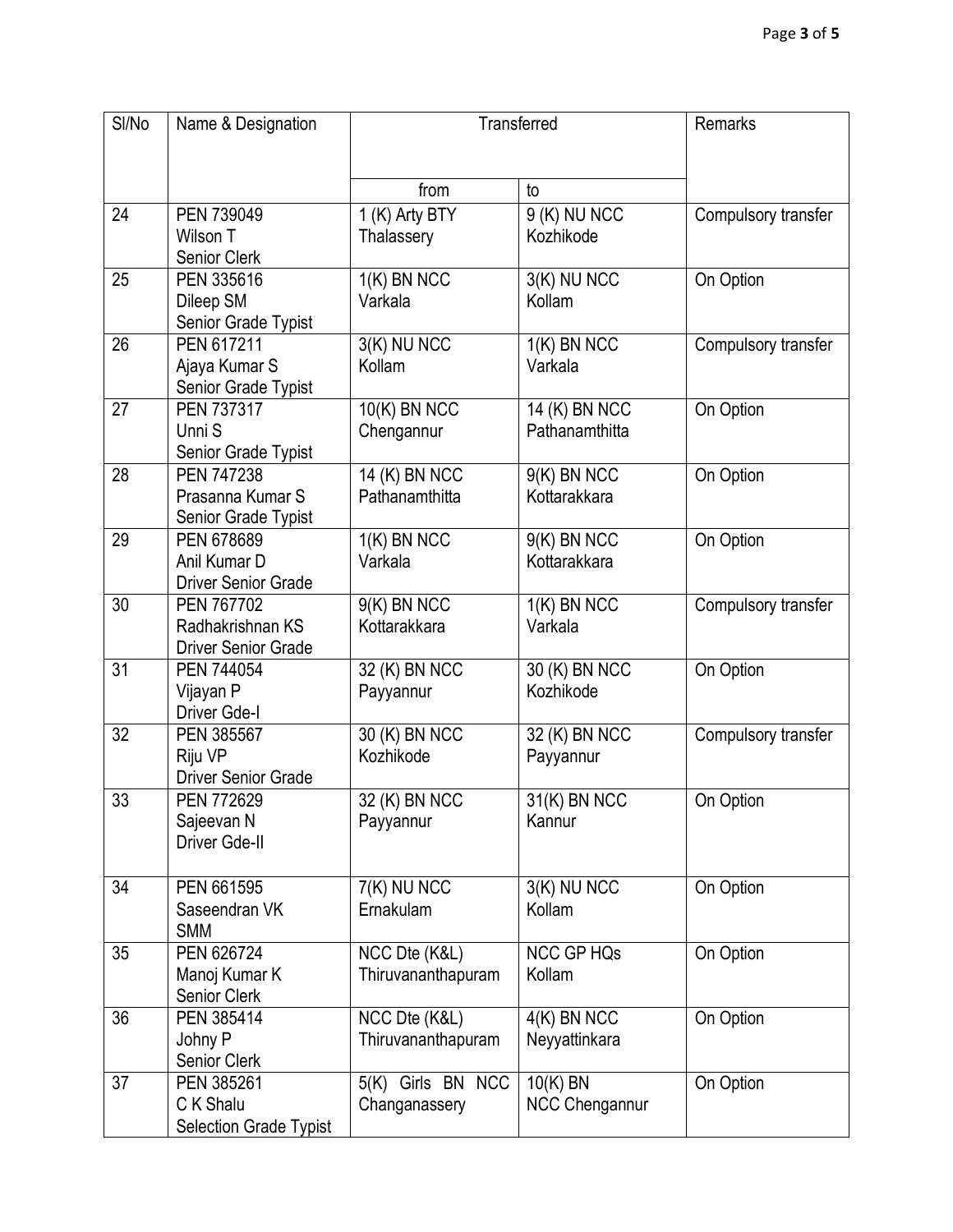| Serial<br>No | Name & Designation                            | Transferred                                    |                                     | <b>Remarks</b>      |
|--------------|-----------------------------------------------|------------------------------------------------|-------------------------------------|---------------------|
|              |                                               | from                                           | to                                  |                     |
| 38           | PEN 634236<br>Gayathri S<br>Senior Clerk      | Girls BN NCC   NCC Dte (K&L)<br>3(K)<br>Kollam | Thiruvananthapuram                  | Compulsory transfer |
| 39           | PEN 385011<br>Fazal AJ<br><b>Senior Clerk</b> | <b>NCC GP HQs</b><br>Thiruvananthapuram        | NCC Dte (K&L)<br>Thiruvananthapuram | Compulsory transfer |

## APPLICATION FOR RE-CONSIDERATION CONSIDERED BUT COULD NOT ACCOMMODATED

| S/No           | Name<br>Designation                                                               | Transferred to                      | Remarks                                                                                                                                                                                                                                                            |
|----------------|-----------------------------------------------------------------------------------|-------------------------------------|--------------------------------------------------------------------------------------------------------------------------------------------------------------------------------------------------------------------------------------------------------------------|
|                | & Present Office                                                                  |                                     |                                                                                                                                                                                                                                                                    |
| 1              | PEN 418155<br>Ajeesh Kumar S<br>Senior Clerk<br>$1(K)$ BN NCC<br>Varkala          | NCC Dte (K&L)<br>Thiruvananthapuram | Since your request for 1 <sup>st</sup> choice was<br>considered and given, and you have already<br>completed 4 years 09 months in the present<br>station, your request for cancellation of first<br>application cannot be considered at this stage.                |
| $\overline{2}$ | PEN 634388<br><b>Anilal DR</b><br><b>Senior Clerk</b><br>$1(K)$ BN NCC<br>Varkala | <b>NCC GP HQs</b><br>Kollam         | Since your request for 1 <sup>st</sup> choice was<br>considered and given, and you have already<br>completed 8 years in the present station, your<br>request for cancellation of first application<br>cannot be considered at this stage.                          |
| 3              | PEN 395792<br>Bhupesh AG<br>Senior Clerk<br><b>NCC GP HQs</b><br>Kollam           | NCC Dte (K&L)<br>Thiruvananthapuram | Your application has been considered. Govt.<br>Order in this regard has been amended vide<br>GO (P) No 5/2017/P&ARD dated 24.04.2017.<br>You have already completed 10 years in the<br>station. Hence your application could not be<br>accommodated at this stage. |
| 4              | PEN 396212<br>Anil Kumar P<br><b>Senior Clerk</b><br><b>NCC GP HQs</b><br>Kollam  | $1(K)$ BN NCC<br>Varkala            | Your application has been considered. You<br>have already completed 10 years in the present<br>station. Hence your application could not be<br>accommodated at this stage.                                                                                         |